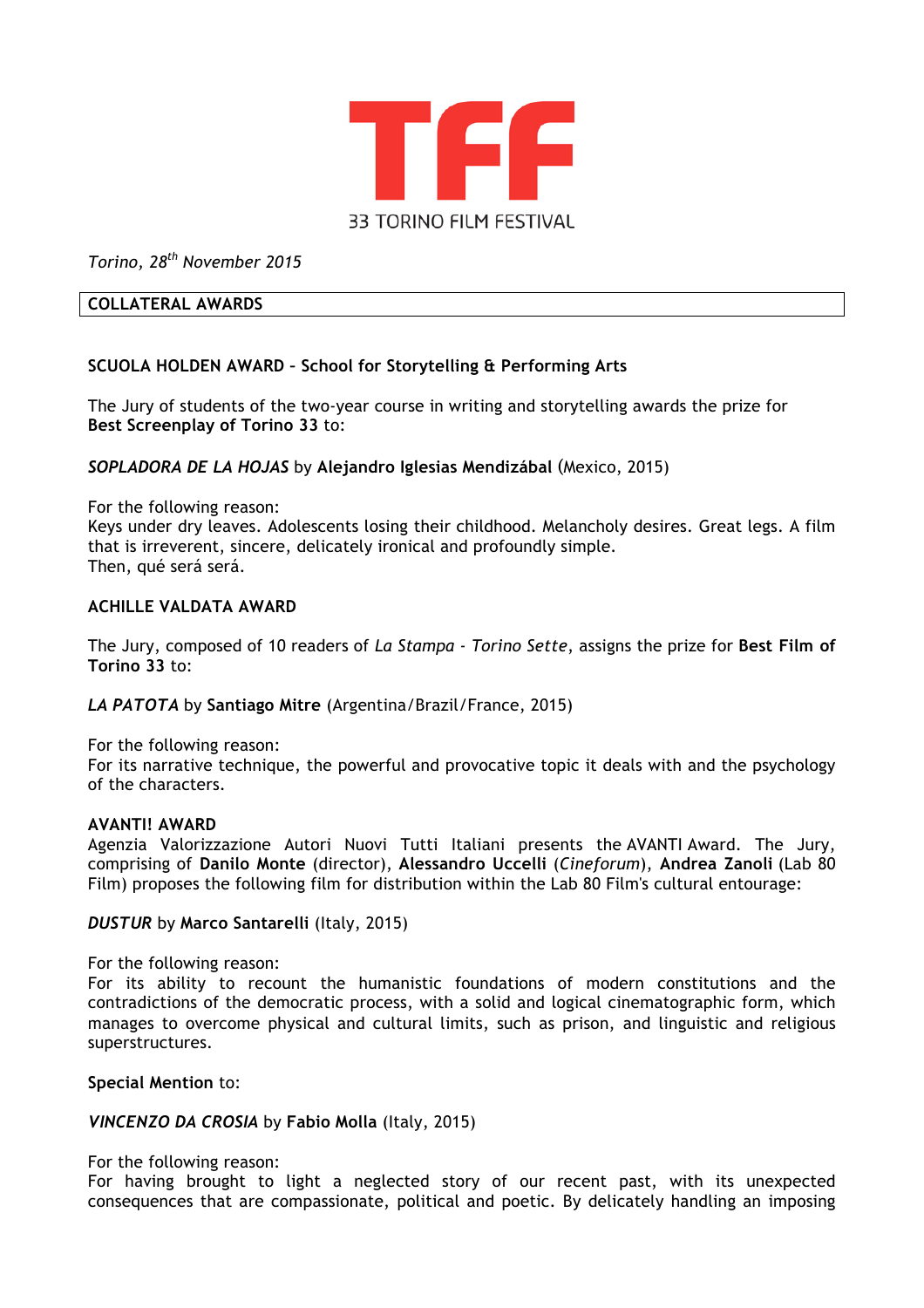amount of repertory material, the film draws the spectator into a state of suspension, in its own way magical, regarding the truthfulness of the witnessed facts.

## **OCCHIALI DI GANDHI AWARD**

The Jury from the Centro Studi "Sereno Regis" (Turin), composed of Eliana Cantone, Teodoro Cavalluzzo, Angela Dogliotti, Pierandrea Moiso and Carlo Griseri assigns the Occhiali di Gandhi Award to the film that best captures Gandhi's view of the world:

### *DUSTUR* by **Marco Santarelli** (Italy, 2015)

### For the following reason:

Quoting from the film: "In order to create a good society, people must relate and consult with each other and act on the basis of their agreements. Don't discriminate on the basis of social position, wealth, fame, religion. For society to develop culturally and morally and be cohesive, we must proceed in accordance with the opinion of the majority, we must be supportive of the weakest classes and the poor, dialogue with them and take their requests into consideration."

## **Special Mention** to:

# *LA PATOTA* by **Santiago Mitre** (Argentina/Brazil/France, 2015)

### For the following reason:

For its refusal to react violently to an aggression; even though offers of compensation and revenge came from different sides, the protagonist turns them down in favor of a personal pathway of comprehension and the search for the truth, even at the risk of not being supported or understood.

### **Special Mention** to:

# *IDEALISTEN* by **Christina Rosendahl** (Denmark, 2015)

For the following reason*:* 

For its example of peace journalism as applied to the denunciation of nuclear hazard, which is often repressed. Even without making sensational gestures, the protagonist becomes a hero in his normal and tenacious search for truth.

The Occhiali di Gandhi Award Ceremony will be hosted in the "Poli" hall of Centro Studi "Sereno Regis" in via Garibaldi, 13 at 4.pm on Saturday, November 28<sup>th</sup>.

### **INTERFEDI AWARD**

The Interfedi Jury, composed of **Ada Treves** (Jewish Community), **Marco Fraschia** (Waldesian Church) and **Beppe Valperga** (Interfedi Committee) awards the prize for minorities' respect and laity to:

### *COUP DE CHAUD* by **Raphaël Jacoulot** (France, 2015)

### For the following reason:

With a clear and dispassionate gaze, it recounts the difficulties of integration and the fragility of interpersonal relationships in a small farming community. The story of an abnormal summer, in which nature is the protagonist and brings out the tensions and conflicts in an event in which lies, hypocrisy and prejudice converge, creating mistrust of someone who is different, who can be nothing other than a victim or an assassin.